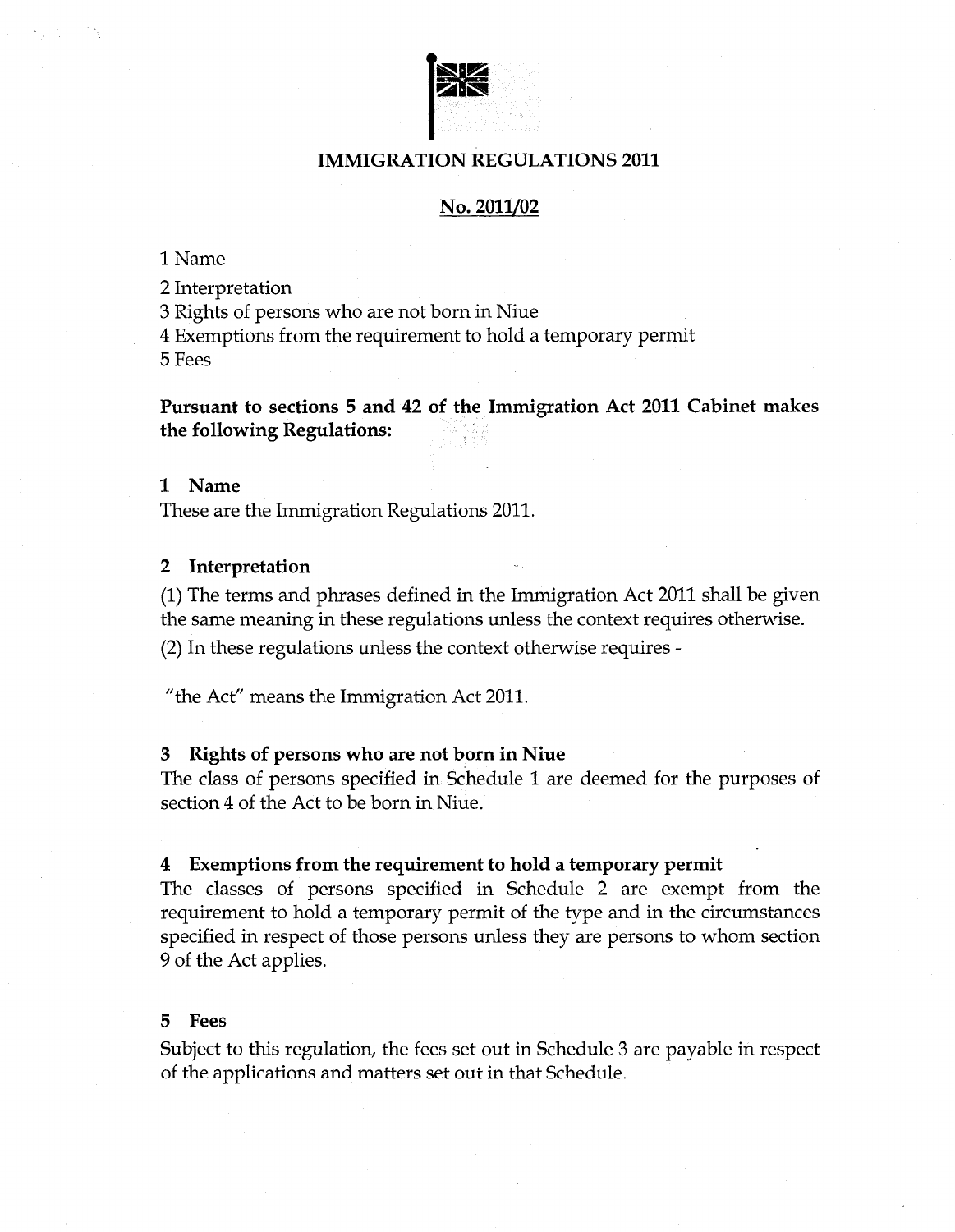## **Schedule 1 - Rights of persons who are not born in Niue**

A child of any person who has at some period resided continuously in Niue for at least 3 years and who has lived outside Niue continuously for any period of more than three years for work, family or medical reasons.

### **Schedule 2 - Exemptions**

Citizens of the countries specified below whom on arrival will be seeking a visitors permit for no longer than 30 days:

Andorra Australia Austria Belgium Canada Cyprus Denmark Fiji Finland France Germany **Greece** Iceland Ireland Italy Japan Kiribati Liechtenstein Luxembourg Malta Marshall Islands Monaco Nauru Netherlands New Caledonia Norway Portugal (having the right of permanent residence in Portugal) Samoa San Marino Singapore Solomon Islands Spain Sweden Switzerland Tonga